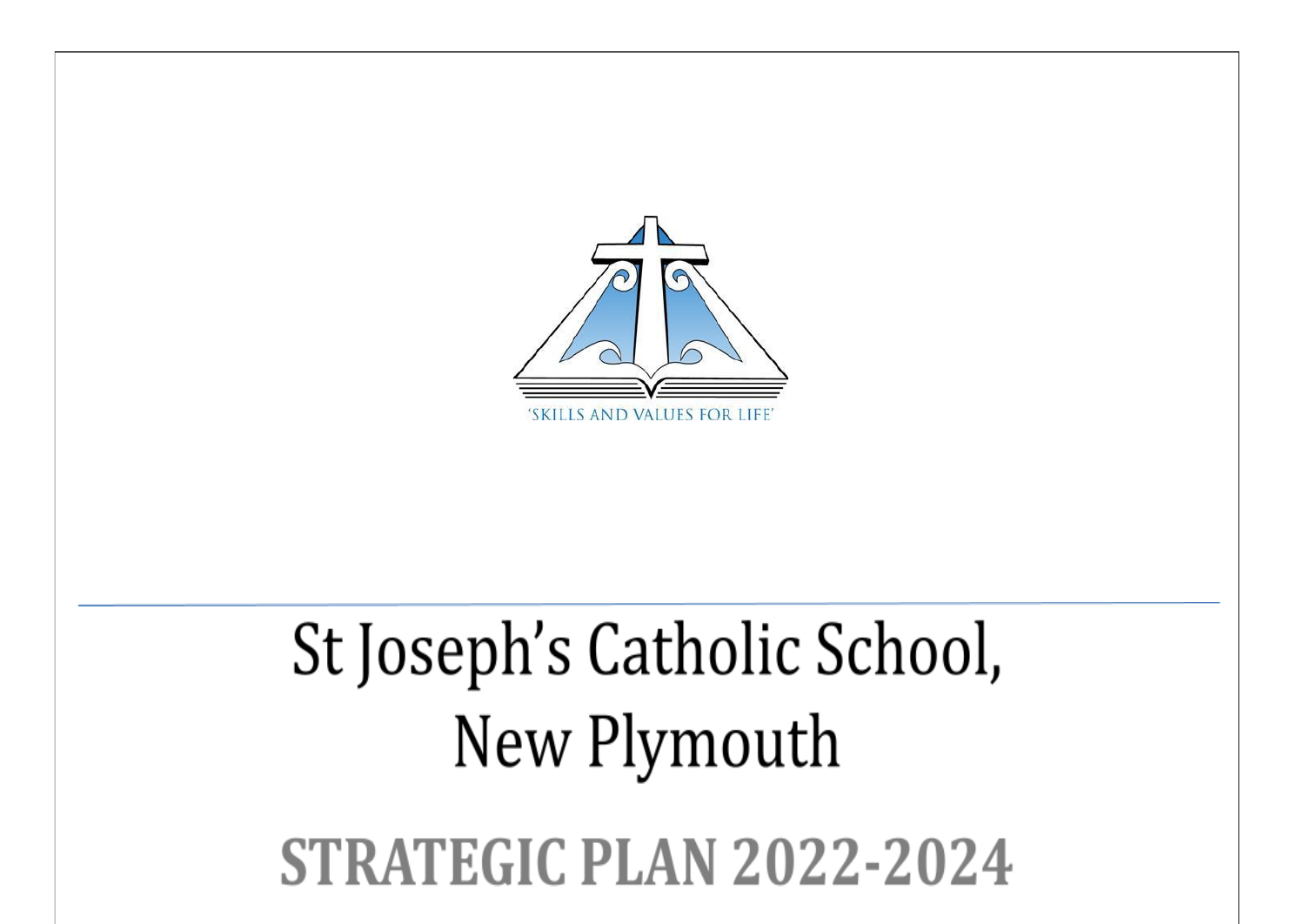# Strategic Goal 1: To nurture our Catholic Special Character.

To facilitate a genuine and ongoing encounter with Christ; progressing from encounter, to growth in knowledge and to Christian witness. *(The Catholic Education of School-Age Children, 2014, NZ Catholic Bishops Conference.)*

## **Statutory Requirements**

The Proprietor of an Integrated school shall:

- Continue to have the responsibility to supervise the maintenance of the education with a Special Character provided by the school.
- Continue to have the right to determine from time-to-time what is necessary to preserve and safeguard the Special Character of the education provided by the school and described in the Integration Agreement.
- Schools are required to meet their legal obligations in respect of the Catholic Special Character.

| <b>Outcomes</b>                                                                                                                                                                                                                                                                                                                       | <b>Strategies</b>                                                                                                                                                                                                                                                                                                                                                                                                                                                         |
|---------------------------------------------------------------------------------------------------------------------------------------------------------------------------------------------------------------------------------------------------------------------------------------------------------------------------------------|---------------------------------------------------------------------------------------------------------------------------------------------------------------------------------------------------------------------------------------------------------------------------------------------------------------------------------------------------------------------------------------------------------------------------------------------------------------------------|
| <b>Encounter with Christ.</b><br>The school encourages and facilitates the development of a personal<br>$\bullet$<br>relationship with Jesus Christ.                                                                                                                                                                                  | <b>Spiritual Formation</b><br>Provide ongoing Catholic spiritual formation to assist individuals to deepen<br>their personal relationship with Christ.<br>Evangelisation<br>Through our practices and communication, facilitate an encounter with<br>Christ which endeavours to spread the Good News.<br>Faith Based Leadership<br>Leadership which effectively shapes the school's vision and direction, so as<br>to ensure a genuine and ongoing encounter with Christ. |
| Growth in Knowledge.<br>The school will assist all members of our community to grow in the<br>$\bullet$<br>knowledge and understanding of Jesus Christ, his teachings and the<br>Catholic Church. The process of learning will be based on the<br>concept of 'ako' where all of the community learn together and from<br>one another. | Leadership<br>Effective leadership in the school enables growth in knowledge and<br>understanding.<br><b>Religious Education</b><br>The Religious Education programme is given high status, is soundly<br>managed, appropriately resourced, and well taught.<br><b>Catholic Curriculum</b><br>The 'Catholic Worldview' is integrated into the daily practices of the school<br>and into all curriculum areas.                                                             |
| <b>Christian Witness.</b><br>The school provides a hope-filled Catholic Christian witness which<br>$\bullet$<br>empowers our community members to integrate their faith and their<br>life.                                                                                                                                            | <b>Catholic School Community</b><br>The school is an authentic Catholic Community which promotes and<br>supports active Catholic witness and practice in the school and in the parish<br>community.<br>Partnership and Collaboration                                                                                                                                                                                                                                      |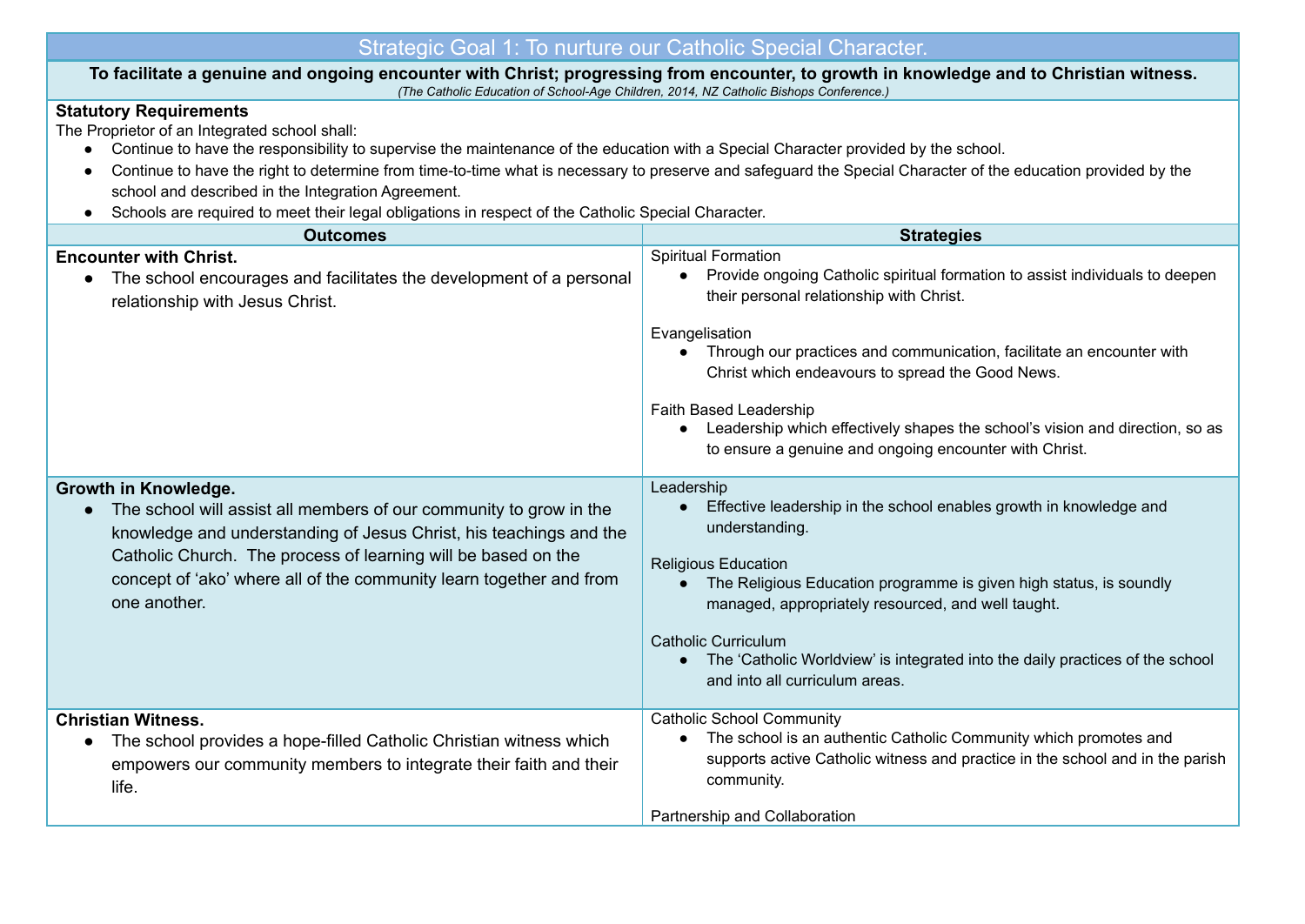|                                                                                                                                                                   | Education is a collaborative responsibility; the school has strong<br>commitments to all groups it relates to.                                                                                                                               |
|-------------------------------------------------------------------------------------------------------------------------------------------------------------------|----------------------------------------------------------------------------------------------------------------------------------------------------------------------------------------------------------------------------------------------|
|                                                                                                                                                                   | Pastoral Care<br>The school provides a nurturing environment that ensures each member of<br>the community is known, respected, cared for and loved unconditionally by<br>God. This includes the concepts of manaakitanga and Whanaungatanga. |
| Safeguarding and Strengthening Catholic Character.<br>Through compliance with statuary requirements the school<br>strengthens and sustains its Catholic identity. | Stewardship<br>The Board of Trustees and the Leadership Team safeguard and strengthen<br>the Catholic Character of the School.                                                                                                               |

Goal 2: To integrate the school Vision; the 8 Competencies (8 C's) and Gospel Values into the vocab and culture of the school. (NAG 1,2) **OUTCOMES**

- The school community will be aware of the Eight Competencies (8 C's) and Gospel Values (GV's). Students will be able to define and witness each Competency and Gospel Value.
- The 8 C's and GV's will be visible in all classrooms and in planning and reporting.
- The 8 C's and GV's will be 'witnessed' and identified in the everyday happenings and adventures at St Joseph's.
- The 8 C's and GV's will be 'alive' in homes through newsletter and resource material.
- The 8 C's and Gospel Values are a component of assemblies and school prayer reflections.
- The Localised Curriculum at St Joseph's NP will bring the 8 C's and Gospel Values 'alive'.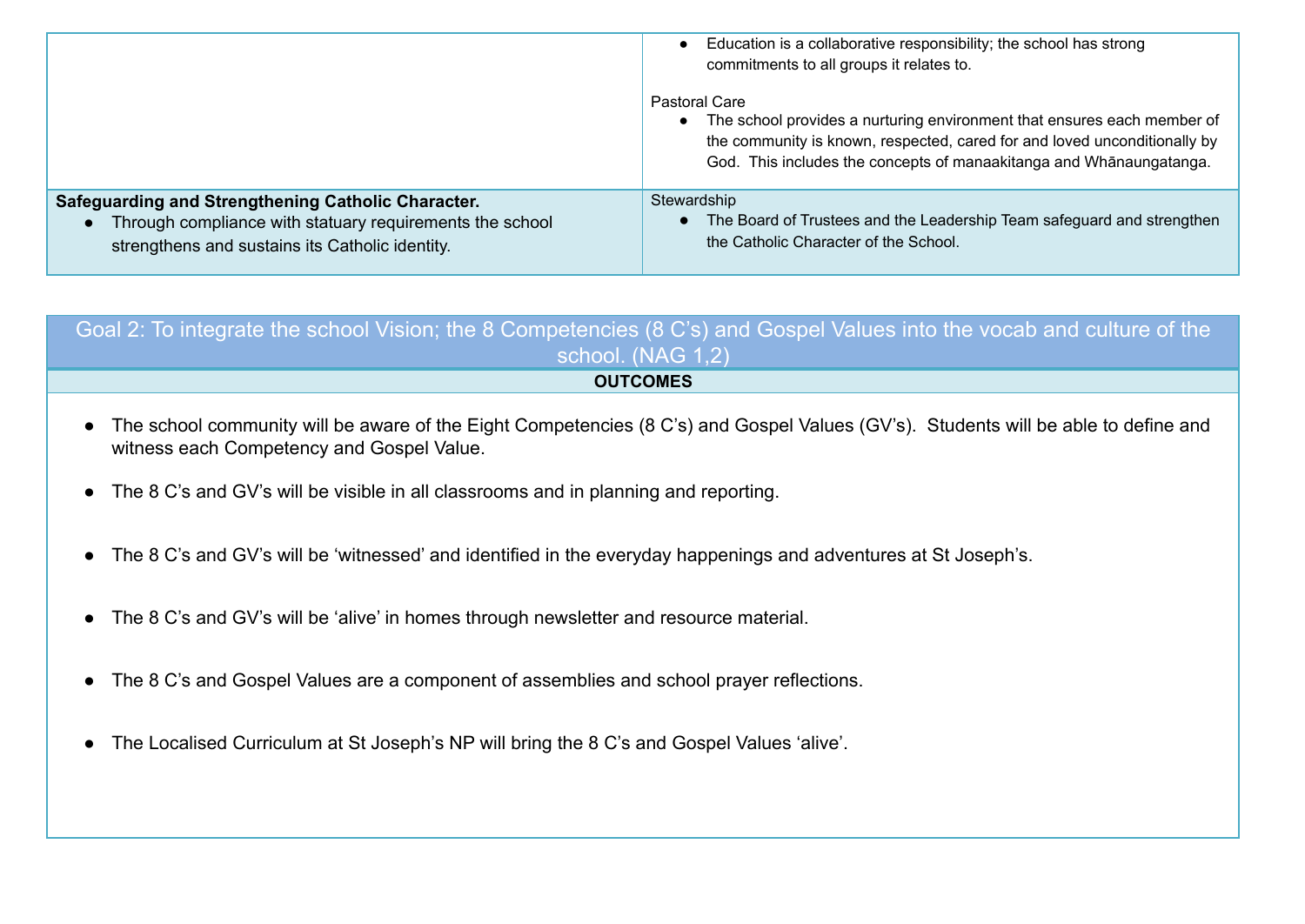Goal 3: To develop and implement teaching and learning programmes that give emphasis to the core learning areas of Literacy and Numeracy with opportunities for all students to achieve for success in all areas of the National Curriculum. (NAG 1, 2a, 8)

### **OUTCOMES**

- A reciprocal teaching and learning relationship (Ako) exists where the community all learn from one another.
- Focused and well-planned classroom programmes will cater for differentiated learners.
- Formative assessment practises will guide planning and teaching.
- An aspiration for excellence and equity exists for all learners.
- Confident use of assessment tools to enhance learning.
- Rich learning opportunities and experiences are created.
- Opportunities are provided across the curriculum for students to learn and to be creative in using Digital Technologies.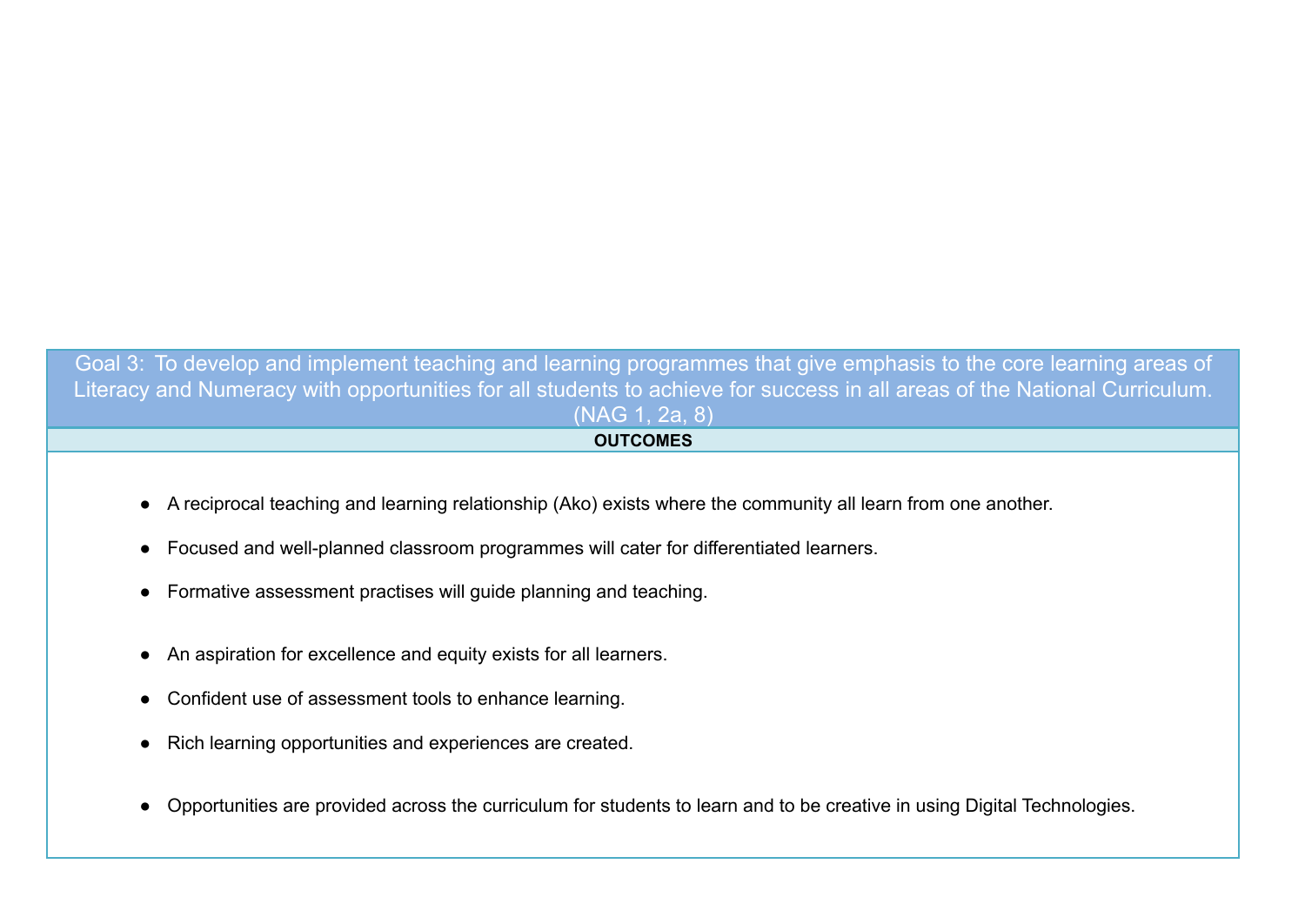- School Benchmarks are used effectively to support improvement in student outcomes.
- Quality reporting of student achievement and progress occurs twice a year.
- Students are aware of their learning and achievement progress and can articulate their next learning steps.
- Opportunities exist for student agency in classrooms through a project / problem based localised curriculum.
- Regular quality physical activity that develops movement skills for all students, is a key component of the curriculum.

Māori and Pasifika:

- In consultation with Whānau / parents of Māori and Pasifika students, develop and resource programmes to meet their educational needs.
- Pasfika and Māori students make expected achievement progress which mirrors or exceeds the national picture of achievement.
- Manaakitanga and Whānaungatanga are alive within the school context through pastoral care, relationships and a commitment to the Charter Principles when honouring theTreaty of Waitangi.
- Opportunities are abundant for developing Te Reo Māori and Te Kanga in Te Ao Māori, in both formal and informal settings to the point where this is natural in the school.

Goal 4: To implement Strategic Planning and maintain an ongoing self-review system and develop policies and procedural frameworks to promote high levels of staff performance. (NAG 2,3,7,8)

**OUTCOMES**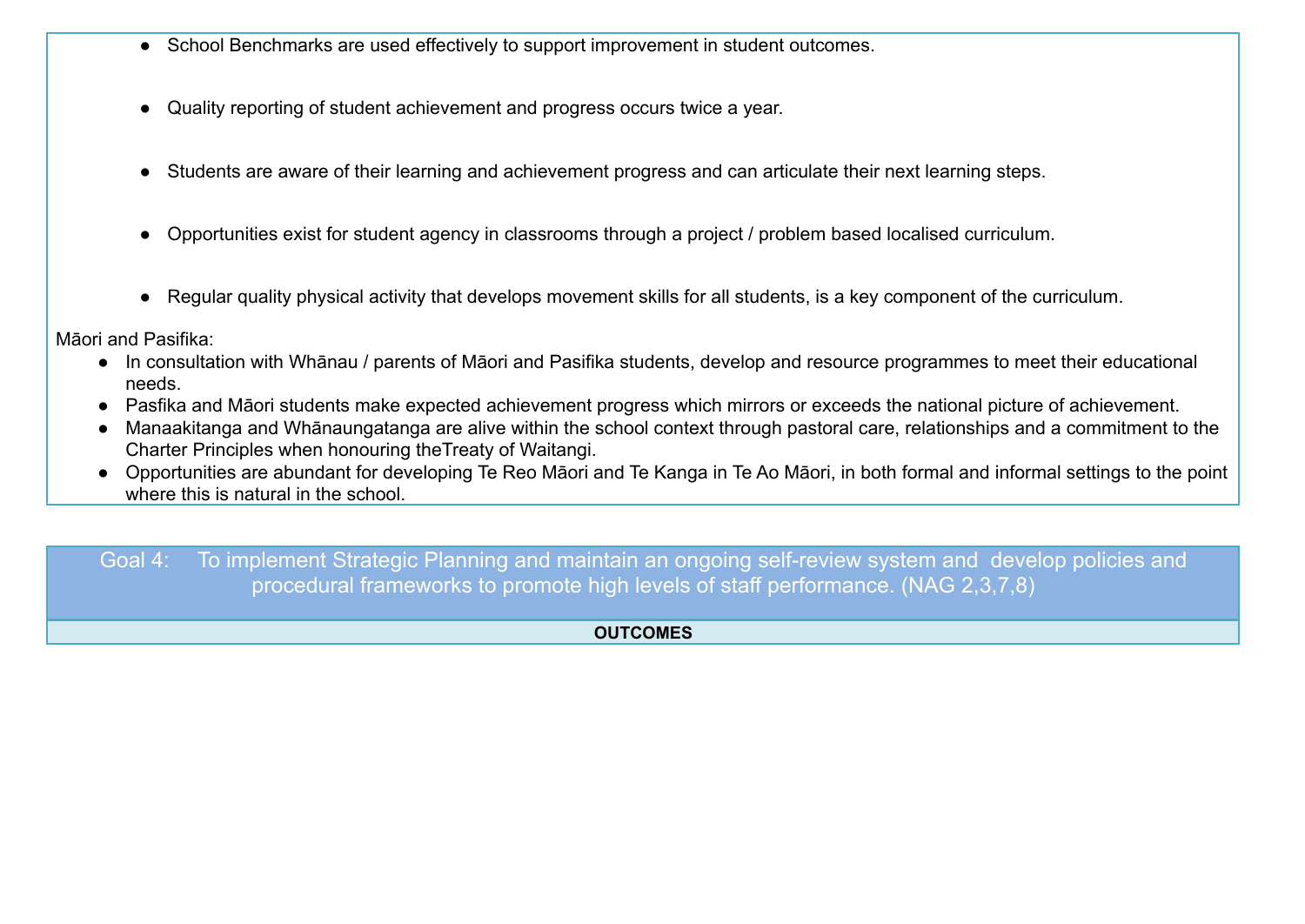- The Charter and Strategic Planning matches National Administrative Guidelines (NAG's) which enables the school to strive towards the National Educational Goals.(NEG's) (To be replaced by National Education and Learning Priorities)
- Strategic Goals and our Vision is communicated to the school community.
- An achievable process of reviewing policies and procedures is continued.
- Professional Development is sought for the BOT, Staff and community in line with the strategic goals of the school.
- Regularly review all reporting and achievement communication methods.
- A robust system for self-review is created including a system for feeding back to the BOT and community.
- A professional growth cycle system is in place for all staff.
- Through collaborative Teaching as Inquiry and a Professional Growth Cycle system, staff reflect and set realistic and achievable goals which clearly relate to the Standards for the Profession and the Professional Standards.
- BOT to work within the EEO guidelines when appointing staff.
- Complete an annual analysis of variance of the school's performance.